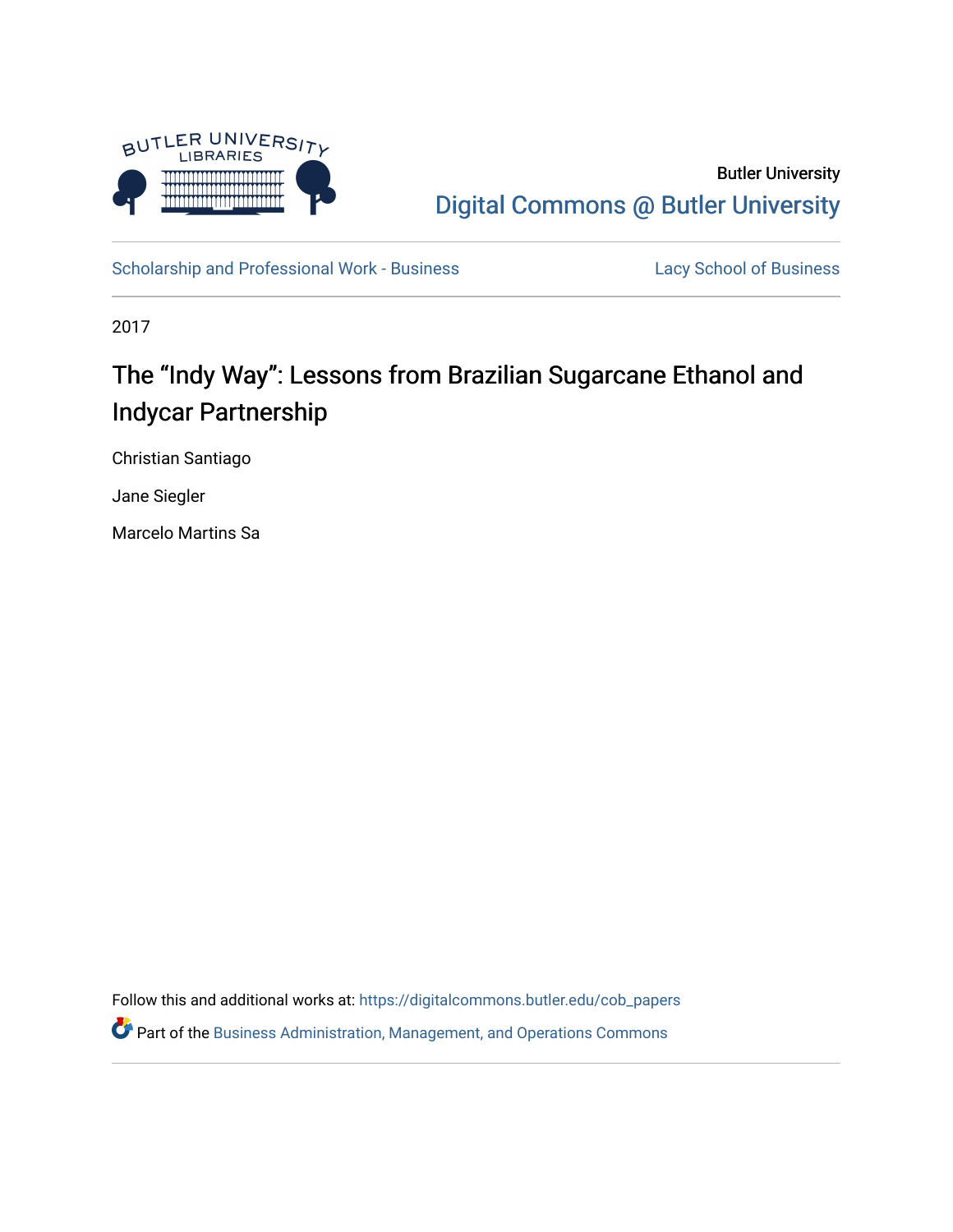# **FORUM**

#### **Submitted 01.08.2017. Approved 05.11.2017.**

Evaluated by double blind review process. Scientific Editors: Cristiane Biazzin, Elyn L. Solano Charris, and Jairo Alberto Jarrín Quintero

DOI: http://dx.doi/10.12660/joscmv10n2p56-70

# **THE "INDY WAY": LESSONS FROM BRAZILIAN SUGAR-CANE BIOFUEL SUPPLY CHAIN**

#### **ABSTRACT**

This paper explores how the Brazilian sugar-energetic processors used Indycar racing to increase exports to the United States and create value by transforming the Brazilian ethanol from a commodity fuel to an advanced biofuel, between 2009 to 2012. This case study uses the relationship between Brazilian Sugar-cane Industry Association (UNICA), Brazilian Trade and Investment Promotion Agency (APEX-Brazil), and the IndyCar Racing League (IRL), to show the ability to learn and perform in a competitive scenario. Absorptive Capacity (ACAP) theory is used to understand how the Brazilian sugar-energetic processors identified, assimilated, transformed, and exploited knowledge from this relationship, as well as how this experience could be used in other industries. As a trading result, Brazilian biofuel exports to the United States increased 758.22% during the studied period and the Volumetric Ethanol Excise Tax Credit (VEETC), an American tax act in vigor since the 1970's, was extinguished at the end of 2011. The main contribution of this study: Identify how the Absorptive Capacity Theory can explain such impacts in the Brazilian Biofuel exports through the relationship between partners in the U.S. and Brazil.

**KEYWORDS |** Absorptive capacity, Indy car racing, Brazilian ethanol biofuel, case study, sugar-cane biofuel.

#### **Christian Santiago santiagoesilvac@gmail.com**

*Researcher at Indiana University, Kelley School of Business – Bloomington – IN, USA*

**Janaina Siegler Marques Batista sieglerj2@nku.edu** *Professor at Northern Kentucky University, College of Business – Highland Heights – KY, USA*

#### **Marcelo Martins Sa professormarcelosa@gmail.com** *Professor at Universidade Nove de Julho – São Paulo – SP, Brazil*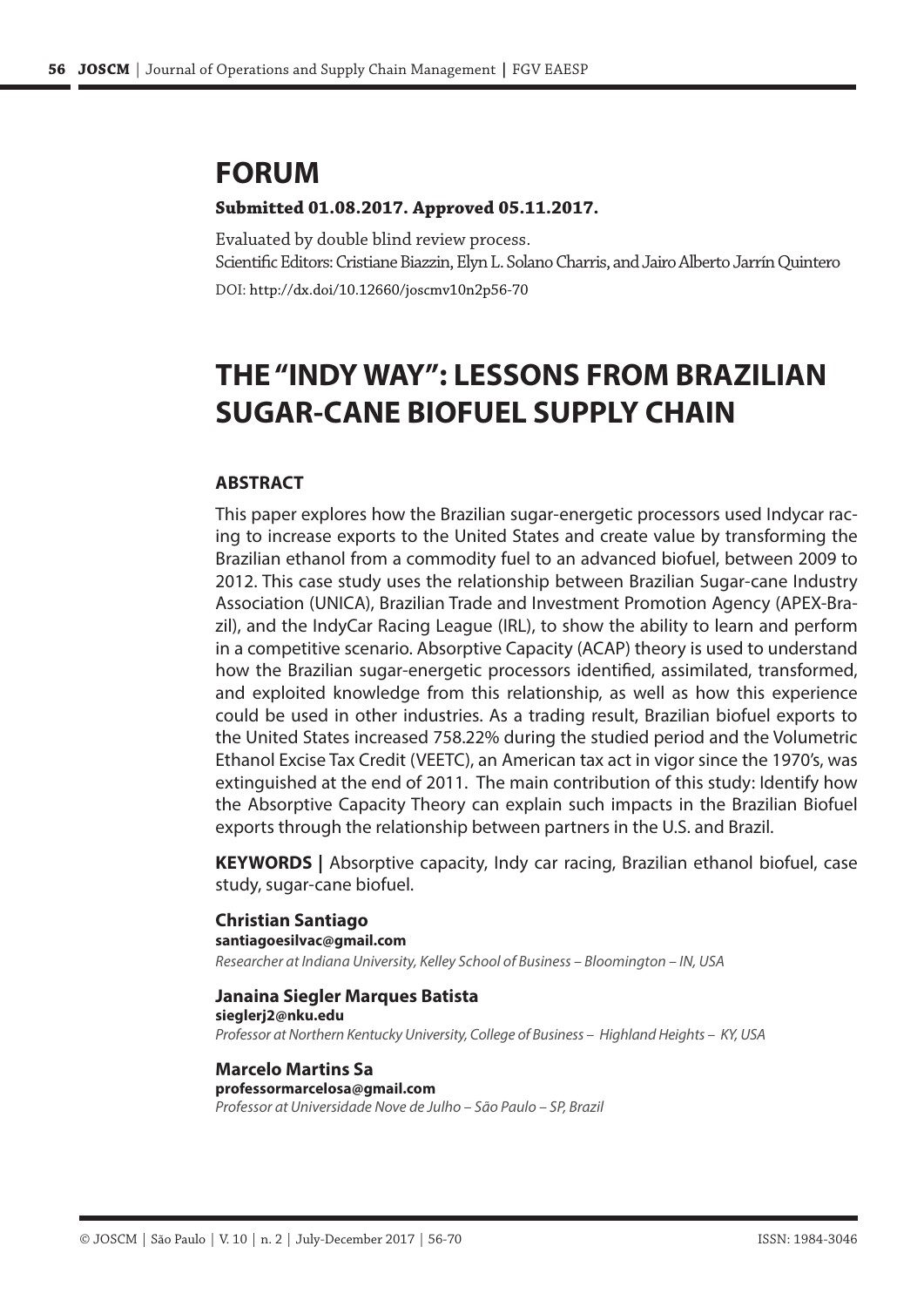#### **INTRODUCTION**

All that we don't know is astonishing. Even more astonishing is what passes for knowing. - Philip Roth

Many firms seek international markets as an alternative for value creation in its supply chain networks and global value chains (Chiarvesio & Di Maria, 2009; Gereffi, Humphrey, & Sturgeon, 2005). Not just firms, but entire countries had based the development of their economies in the internationalization as a source of its competitive advantage (Gereffi & Lee, 2012)). Increasing expaorts was accepted as one of the earliest processes for a firm seeking internationalization as part of its long-term strategy (Guillouzo & Ruffio, 2005). Paiva and Vieira (2009) argues that internationalization as an operations strategy is the most significant challenge for the Brazilian industries.

Different arguments explain why Brazil did not break through this barrier. Including logistics, infrastructure obsolescence, and challenges in the governance mechanisms (Bittencourt, Fontes, & Campos, 2012; Gereffi et al., 2005; Humphrey & Schmitz, 2001; Paiva & Vieira, 2011). Thus, evidences have indicated that managers from different industries in Brazil have tried to internationalize its operations. However, there is lack understanding how accurately manage operations and also understand the best way to do business with that specific target market.

The relationship between UNICA, APEX-Brazil and IndyCar Racing League (IRL) in the U.S. through an official sponsorship agreement, made Brazil the exclusive fuel supplier for racing teams between the years 2009 to 2012. During this period all racing teams used, in 16 of 17 races including the Indianapolis 500, Brazilian sugarcane biofuel was the only supplier. More than US\$ 40 million dollars was invested in this relationship. UNICA spend more than US\$ 500,000 dollars to lobby for the end of VEETC ethanol tariffs, as well as various other ethanol amendments in the U.S. Senate (Schroeder, 2011).

The primary idea to APEX-Brazil was to use the Indy 500 Race as a showcase, learn how to do business with the U.S. and introduce Brazilian biofuel to the world. Also, increase Brazilian ethanol exports and other products to the U.S. Considering this scenario, the present study proposes the following research question: How being an Indy Car supplier impact the company's ability to learn and perform on in an competitive scenario?

ACAP was selected as a theoretical construct to understand how the Brazilian biofuel companies absorbed, assimilated, and applied knowledge from this relationship. Also contributes to enlighten us how to generate new business, improve and even exploit their own operational and financial performance. This knowledge can be applied to other productive sectors, whether in the sucro-energetic supply chain or other production chains.

This case study has as the unit of analysis the relationship formed by UNICA, APEX-Brazil, and Indy-Car between 2009 and 2012. UNICA is a representative association of sugar, biofuel, and energy mill processors in the Southeast region of Brazil. APEX-Brazil is a government agency that promotes Brazilian products and services, while aims to attract foreign investors to the country. IndyCar is the body responsible for managing the Indianapolis 500, also known as the Indy 500. Indy 500, with more than 100 years of existence, is considered the most magnificent racecar spectacle in the world, with about 300,000 people attending race-day and millions of dollars in prizes for the winners.

Data collection used primary and secondary data. The primary sources were participant observations and interviews. Participant observations occurred between 2008 and 2012 when two of the researchers had different opportunities to reach participants in the investigated case. Examples of these observations include three site visits on sugar-cane mills in Brazil, participation in 25 IndyCar Races all over the U.S. Interviews were conducted to guarantee reliability and avoid bias. Twelve interviews were conducted with different representatives of this case between April 2016 and July 2017. As secondary sources of data, historical archives were considered to analyze the evolution of Brazilian ethanol exports during the period. Also, 121 newsletters from UNICA between 2009 and 2013 were investigated. Interviews were recorded and transcribed. When two or more of the researchers were present during the interview, one of them was responsible for taking notes. Data analysis was performed independently and then discussed afterward by all the researchers.

The paper is structured in the following way: first, we provide a brief literature review with particular emphasis in ACAP. Then, we present the methodology based on qualitative approach followed by results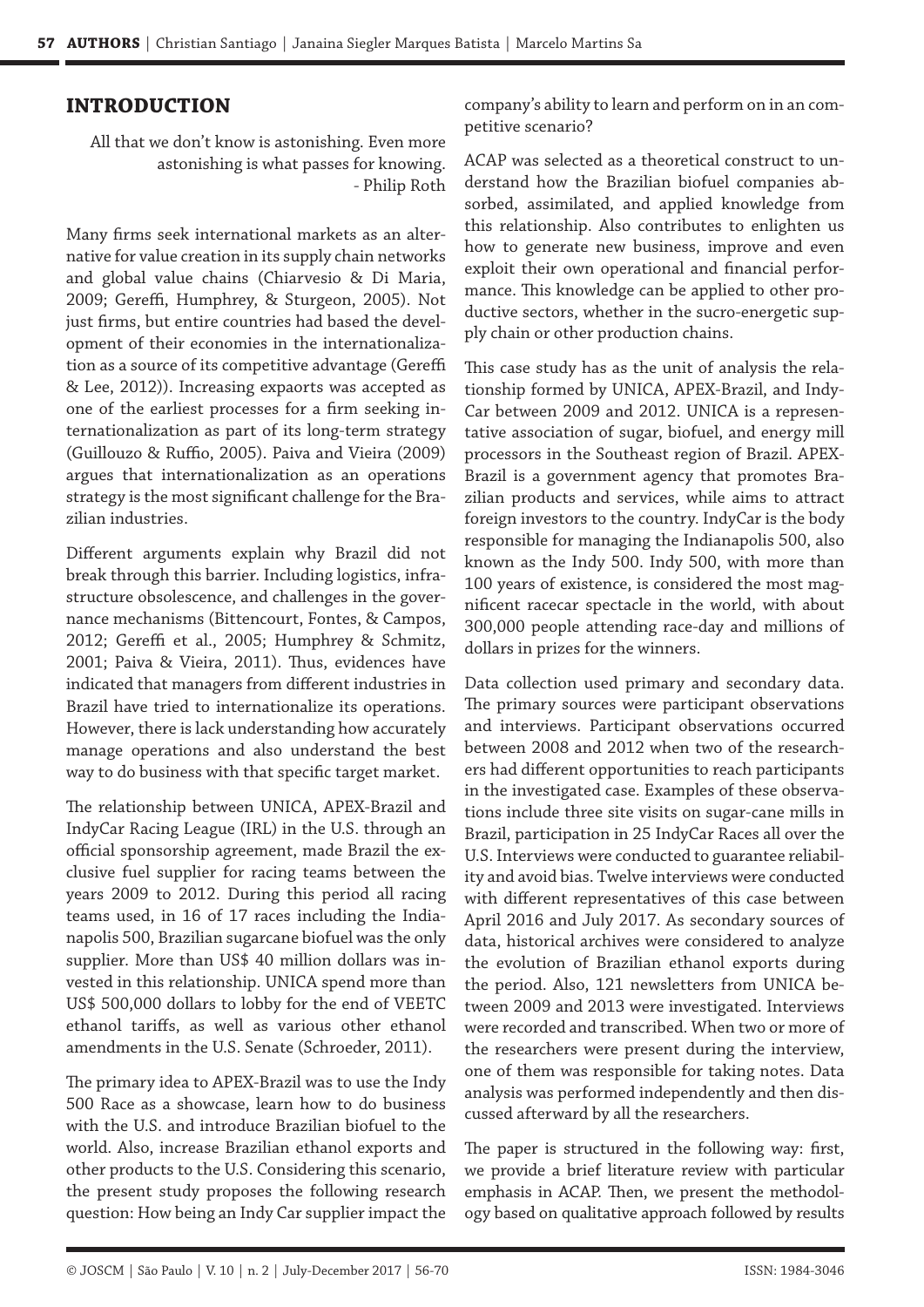presentation of the actors pertaining the case study selected, with focus on different phases of ACAP and analysis section. At last, we discuss the consequences of ACAP in the context of the supply chain and period studied, and provide final considerations with theoretical and practical implications.

### **RESEARCH BACKGROUND**

The concept of ACAP originated in macroeconomics, where it refers to the ability of an economy to utilize and absorb external information and resources (Adler, 1965; Tu, Vonderembse, & Ragu-Nathan, 2006). In the organizational management, the origins of ACAP are found in organizational learning literature of the 1980s, when researchers first started to explain the process through which firms learn, develop, and assimilate new knowledge for competitive advantage (Revilla, Sáenz, & Knoppen, 2013). The ACAP construct was defined as the ability to recognize the value of new, external information (knowledge), assimilate it, and apply it to commercial ends (Cohen & Levinthal, 1989, 1990).

R&D investments could create Firm's absorptive capacity according to seminal model, operations management, and direct investments and they intended to comprehend the impact of learning environment characteristics in R&D costs. In this sense, R&D is responsible for generate new knowledge and contribute to firm`s ACAP (Oliveira, Vasconcelos Neto, & Malachias, 2014), and this process could be pointed as a specific-asset.

The ACAP concept has been expanded over the last three decades. Zahra and George (2002) identified the key dimensions offering a reconceptualization of the construct proposed by Cohen and Levinthal (1990), introduced as a specific-asset to an organization's capability (or set of capabilities) required to manage knowledge with an objective of value creation.

Roberts, Galluch, Dinger, and Grover (2012) highlighted that is necessary to note the difference between these views (Cohen & Levinthal, 1990; Zahra & George, 2002) of conceptualizing as a specific-asset or as a capability or a set of capabilities. An asset is defined as anything tangible or intangible that a firm owns, controls, or has access to on a semi-permanent basis (Helfat & Peteraf, 2003). When viewed as an asset, ACAP is conceptualized as the level of relevant prior knowledge possessed by the focal firm(Roberts, Galluch, Dinger, & Grover, 2012).

As a capability, absorptive capacity considers the routines and processes that firms use to identify, assimilate, transform, and apply external knowledge. Roberts et al. (2012) recommended that researchers conceptualize as a capability rather than an asset. They affirm that researchers who wish to investigate only the level of prior related knowledge should be clear that they are not examining ACAP. Furthermore, the concept is a multidimensional construct with several interrelated capabilities (e.g., knowledge identification, assimilation, and application). As so, it could not be understood only as an asset. ACAP should be empirically investigated using metrics that fully capture each of its dimension and considering as a collective construct (Roberts et al., 2012).

The proposed dimensions for ACAP after Zahra and George (2002) reconceptualization as a capability (or a set of capabilities) were an acquisition, assimilation, transformation, and exploitation. Acquisition refers to the firm's capability for identifying and acquiring knowledge (Zahra & George, 2002). Assimilation relates to how the company understands and uses the new knowledge on its processes and routines (Szulanski, 1996). Transformation refers to the development and refinement of methods, combining existing knowledge with the acquired and assimilated knowledge (Zahra & George, 2002), and finally exploitation refers to the organizational ability to expand its capacity based on and process it improved with the new knowledge eventually generating operations and or operational performance (Cohen & Levinthal, 1990).

According to Roberts et al. (2012) there is more significant agreement in conceptualizing ACAP as a capability, there are several measurement problems: (1) researchers often define ACAP as a capability, yet operationalize it as an asset; (2) researchers have attempted to adapt measures of organizational ACAP to the individual level; and (3) researchers often do not use established measures of ACAP in a similar context.

Measurement problems also arise regarding field domains. For example, a firm may have high ACAP in new product development yet have low ACAP in supply chain operations (Roberts et al., 2012). In this sense, where possible, researchers should avoid general measures of ACAP and attempt to specific knowledge domains.

Research on ACAP had taken place in the context of R&D or innovation activities (Cohen & Levinthal, 1990; Lane & Lubatkin, 1998) and kept this atten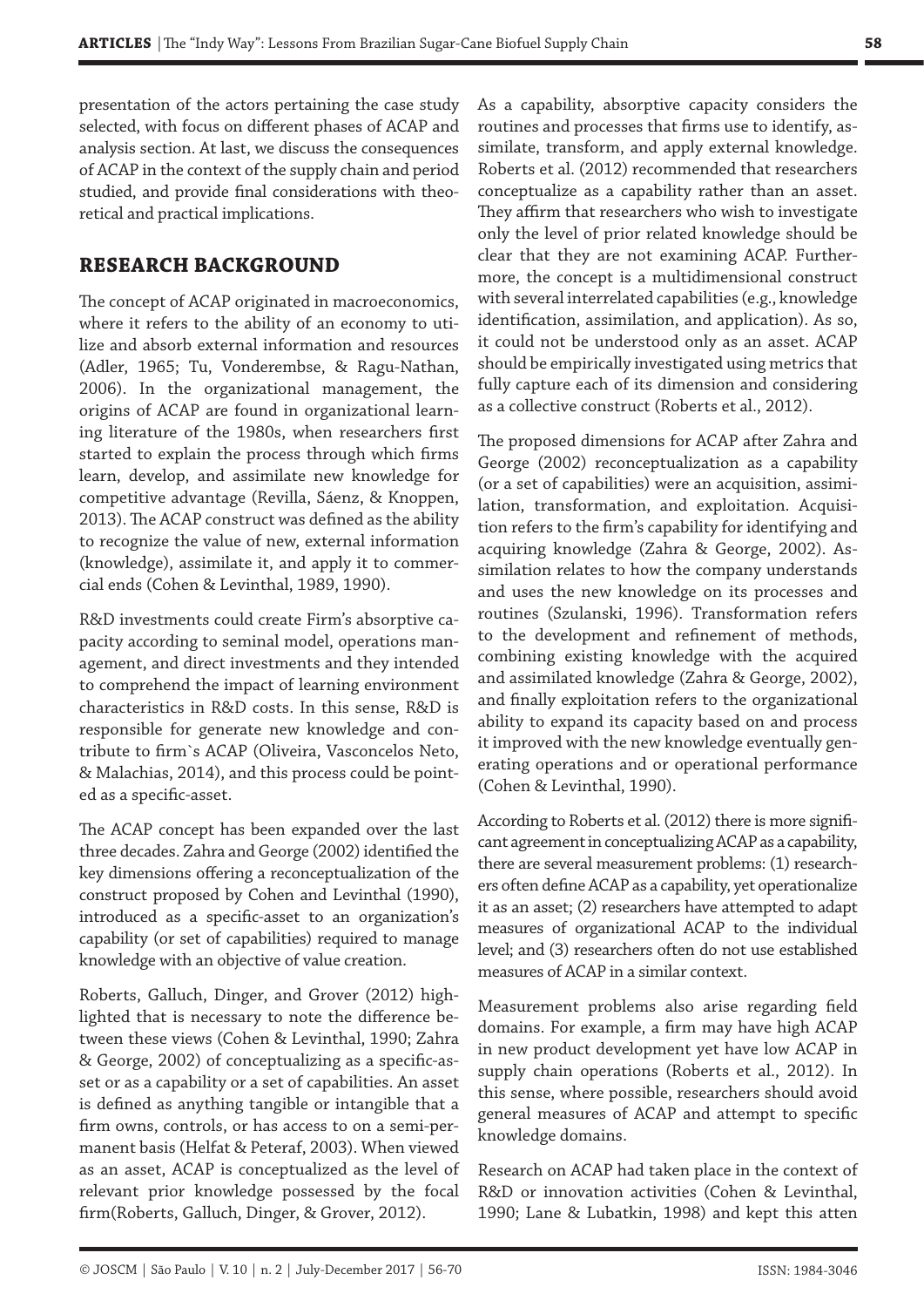tion (Volberda, Foss, & Lyles, 2010). However, has been applied in a diverse range of research streams, such as knowledge management (Alavi & Leidner, 2001) and information systems (IS) (Fichman & Kemerer, 1997; Roberts et al., 2012).

Yet, despite a critical mass of research that draws upon ACAP, there has been few studies focused on Operations Management (OM) (Tu et al., 2006), in the specific context of buyer-supplier relationships (Dobrzykowski, Leuschner, Hong, & Roh, 2015; Rebolledo, Halley, & Nagati, 2009; Revilla et al., 2013; Sáenz, Revilla, & Knoppen, 2014), or supply chain management research (Azadegan, 2011; Meinlschmidt, Foerstl, & Kirchoff, 2016; Oliveira et al., 2014).

A large majority of IS research investigates ACAP at the firm level (64 papers, or 65 percent of all studies) (Roberts et al., 2012). Only 35 percent of the firm-level studies conceptualize ACAP as a capability. Roberts et al. (2012) identified just two studies of ACAP at the group level (Pavlou & El Sawy, 2006; Tiwana & McLean, 2005) and relatively few studies (seven papers, or less than eight percent) that investigate ACAP at the inter-organizational level.

Comparing IS research's literature review with OM literature review from a narrow perspective, a major part of articles on OM chose the capability point of view, avoiding measurement problems highlighted by seen the ACAP only as an asset (Roberts et al., 2012). One reason to explain these multiple capabilities for analysis is that researchers have invoked different theories and perspectives in studying ACAP, **FIGURES** such as organizational learning, industrial economics, and the resource-based and dynamic capabilities perspectives (Zahra & George, 2002). The emergence  $\;$  and its effect on expectatior of the ACAP constructs coincided with the develop-

ment of the resource-based view of the firm (RBV) and its offshoot the knowledge-based view of the firm (Lane, Koka, & Pathak, 2002).

Zahra and George (2002) suggest that ACAP has two general states: potential and realized. Potential ACAP makes the firm receptive to acquire and assimilate external knowledge developed elsewhere and is related to firm's ability to recognize and assimilate knowledge from a specific collaboration, such as routines promoting social interactions and inter-organizational knowledge bases (Dyer & Singh, 1998).

While the realized ACAP centers on converting, exploiting the same knowledge, and is linked to the possession of prior related knowledge, communication mechanisms, and governance mechanisms (Cohen & Levinthal, 1990; Zahra & George, 2002). In this sense, ACAP could be seen from two general perspectives: as an "ability" to absorb knowledge or as a "stock" of prior related knowledge (Roberts et al., 2012).

ACAP capacity depends on prior related knowledge because, without some previous relevant knowledge, a firm will not be able to determine the potential value of external knowledge accurately. It is also important to note that an organization's ACAP depends on its individuals. As such, a firm's ACAP is formed from an overlap in individual members' knowledge structures. These overlaps imply that ACAP is firmspecific and therefore cannot be bought and quickly integrated into the firm (Roberts et al., 2012).

Finally, ACAP is path-dependent. Accumulating absorptive capacity in one period will permit its more efficient accumulation in the next (Roberts et al., 2012). These two features of ACAP - cumulativeness and its effect on expectation formation - imply that its development is path-dependent



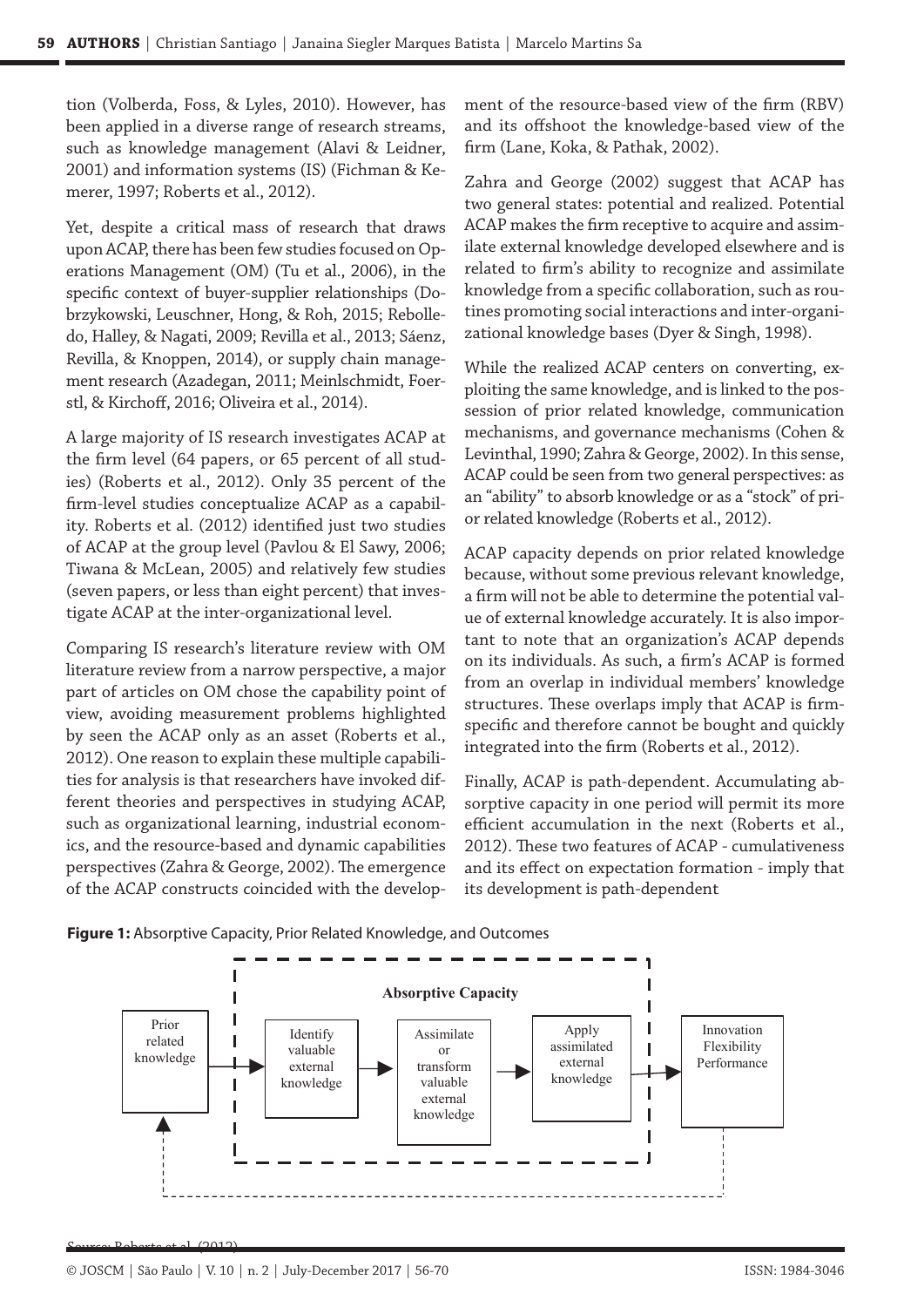#### **METHODS**

This study starts from an inductive approach, and it was not intended to generate hypotheses, but to explain a phenomenon in-depth (Yin, 2013). It begins with a theoretical sample that allows understanding the capabilities applied to a single case study based on sugar energetic supply chain for ethanol biofuel. There is a growing number of empirical studies in OM centered on the use of qualitative research techniques through the case study method (Yin, 2013) to provide initial information to generate better constructs (Eisenhardt, 1989; Eisenhardt & Graebner, 2007) such as problem definition and construct validation, are similar to hypothesis-testing research. Others, such as within-case analysis and replication logic, are unique to the inductive, case-oriented process. Overall, the process described here is highly iterative and tightly linked to data. This research approach is especially appropriate in new topic areas. The resultant theory is often novel, testable, and empirically valid. Finally, framebreaking insights, the tests of good theory (e.g., parsimony, logical coherence.

This research follows this approach through a case study because it understands that when the interest of research is to study in a contextualized and in-depth a unique phenomenon in organizations. Instead of using techniques of quantification and measurement of variables, the case study is recommended (Eisenhardt, 1989; Miles, Huberman, & Saldaña, 2014; Yin, 2013). According to Yin (2013), three important situations are necessary to determine the research method, in which any study fits, which is: (1) form of the research question, (2) required control of behavioral events and (3) focuses on contemporary events. Thus, case study design is the appropriate method to conduct this research, to answer the question: How being an Indy Car supplier impact the company's ability to learn and perform on in an competitive scenario? The unit of analysis is the relationship formed by UNICA, APEX-Brazil,

and IndyCar between 2009 and 2012. Figure 3 represents how the supply chain is organized with the main members that act in the commercial use of biofuel for purposes of this study. The illustration considers that the Brazilian biofuel producers follow a supply chain similar to that described by (Neves, Waack, & Marino, 1998). Thus, for simplifying effect, it does reproduce it again.

The case presented, the agreement between UNICA, representing sugar mill processors, Apex-Brazil and IRL to make the Brazilian sugarcane the sole fuel supplier for the Indy Car Races between 2009 and 2012. Represented a unique event and opportunity to better understand the relationship between organizations from different countries. Responsible for research, developed, and commercialized new biofuel technology. That directly impacted in the learning capabilities and supply chain performance (include exports performance).

This case study was selected to collect evidence from a recent period between 2009 and 2012, the period that maintained the relationship between the IRL (U.S.) and UNICA and APEX (Brazil). Thus, the empirical context used was the Formula Indy car racing. There is no need to carry out any control of the behavior of the events, and we are in search of answers of how the facts influenced the results of the firms involved.

This study relies on qualitative analysis of data obtained from multiple sources. Part of the evidence was obtained by action participation research in the sense that one researcher had actively participated in exploring knowledge and creating value to develop new projects for Brazilian products, in this case, biofuel from sugar energetic industry. Another researcher could be made site visits on three biofuel sugar mills, and also on UNICA office in São Paulo. A protocol guideline was built, discussed and pre-tested by specialists before fieldwork. Protocol research questions are presented in Exhibit 1.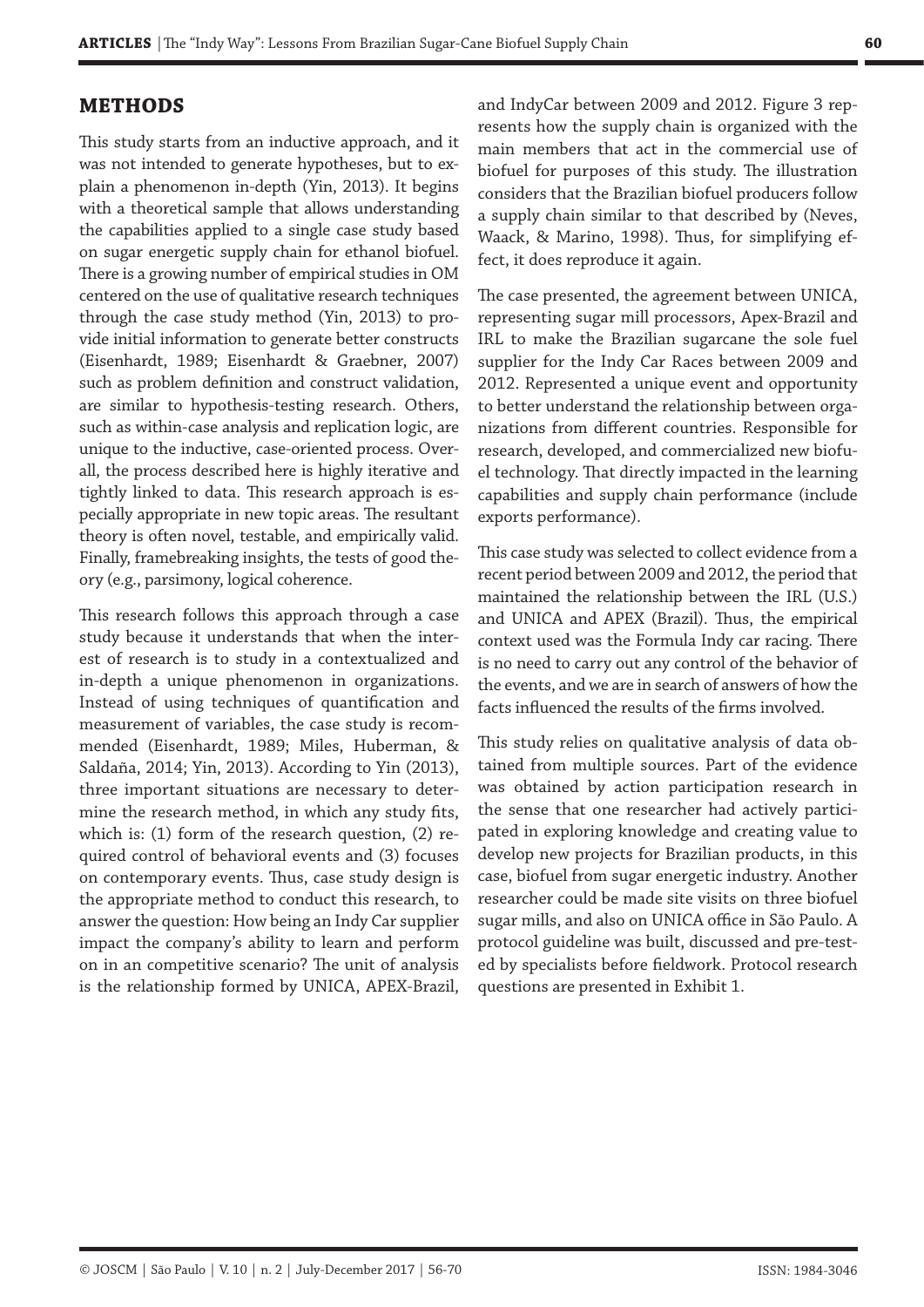# **Exhibit 1:** Research protocol guidelines  **Exhibit 1:**Research protocol guidelines

| Research<br><b>Ouestion</b>                                                                   | <b>Possible Data</b><br>or Evidence<br>to Support<br><b>Discussion</b>                 | <b>Specific Study</b><br>Research<br><b>Ouestions</b>                                                             | <b>Protocol Questions</b>                                                                                                                                                                                                                                                                                                                                                                                                                                                                                                                                                                                                                                                                                                                               |
|-----------------------------------------------------------------------------------------------|----------------------------------------------------------------------------------------|-------------------------------------------------------------------------------------------------------------------|---------------------------------------------------------------------------------------------------------------------------------------------------------------------------------------------------------------------------------------------------------------------------------------------------------------------------------------------------------------------------------------------------------------------------------------------------------------------------------------------------------------------------------------------------------------------------------------------------------------------------------------------------------------------------------------------------------------------------------------------------------|
| Why and how<br>being an<br>Indycar<br>provider<br>impacts on the<br>company's<br>performance? | ∀Interview<br>quotations<br>∀Secondary<br>data<br>∀Site visits<br><b>VObservations</b> | 1. Which factors<br>led your company<br>to become an<br>Indycar Supplier?                                         | 1. Please tell me about your company.<br>2. Could you tell me about your partnership with<br>Indycar?<br>3. How long your company is an Indycar Supplier?<br>4. Was a planned decision or an opportunity that<br>arose for your company became a Indicar<br>supplier?<br>5. How did you choose the products that would be<br>part of this partnership?                                                                                                                                                                                                                                                                                                                                                                                                  |
|                                                                                               |                                                                                        | 2. How is the<br>company prepared<br>to take advantage<br>of this<br>partnership?                                 | 6. Let's talk about how your company prepared for<br>this partnership:<br>Does company has / or is required to have<br>a.<br>a system or some quality certification?<br>During the partnership your company had<br>b.<br>to hire other employees? Or used the<br>current team.<br>Do you use any internal policy to manage<br>c.<br>this partnership?<br>Does company knows how to use the data<br>d.<br>produced in this partnership?<br>Did you keep the same suppliers? Did you<br>e.<br>change suppliers?<br>f.<br>How this partnership contributed to your<br>company? Give some objective examples.                                                                                                                                               |
|                                                                                               |                                                                                        | 3. How do this<br>partnership<br>influence the<br>company<br>performance?<br>(both operational<br>and financial?) | 7. Let's talk about which improvements comes<br>from this partnership:<br>a. Can you evaluate results in the industrial<br>process of this partnership? Give some<br>examples.<br>b. Was there any impact on operational<br>performance (quality, flexibility, delivery and<br>cost)? And about financial costs?<br>Any other impact?<br>c. How do you consider the partnership with<br>Indycar have influenced your company on<br>the last couple years? What and how has<br>influenced it?<br>d. Were there sales increasing as a result of this<br>partnership?<br>e. There was some marketing gain for your<br>company during the partnership? Explain<br>how and why.<br>f. Is there anything you think that should have<br>been done differently? |

These actions improve research reliability because researchers were aligned to use specific questions and terminologies, avoiding probably bias and helping analysis.

This role has given us access to valuable empirical data for scientific analysis. Several sources of information were collected and analyzed to describe the case with substantive issues connected to our theoretical lens: financial data; historical archive analysis, public use files (Brazilian and United States export statistics), secondary data, participant observation in 25 races (2009-2012), outside observation (2008- 2015), 12 interviews (2016-2017); newsletters from sugarcane industry association during 2009-2013 (54.698 words compiled in 121 newsletters); information accumulated during field notes in site visits (six times between 2013-2014). Performance data about racing teams were used covering IndyCar races during the years from 2009 to 2013.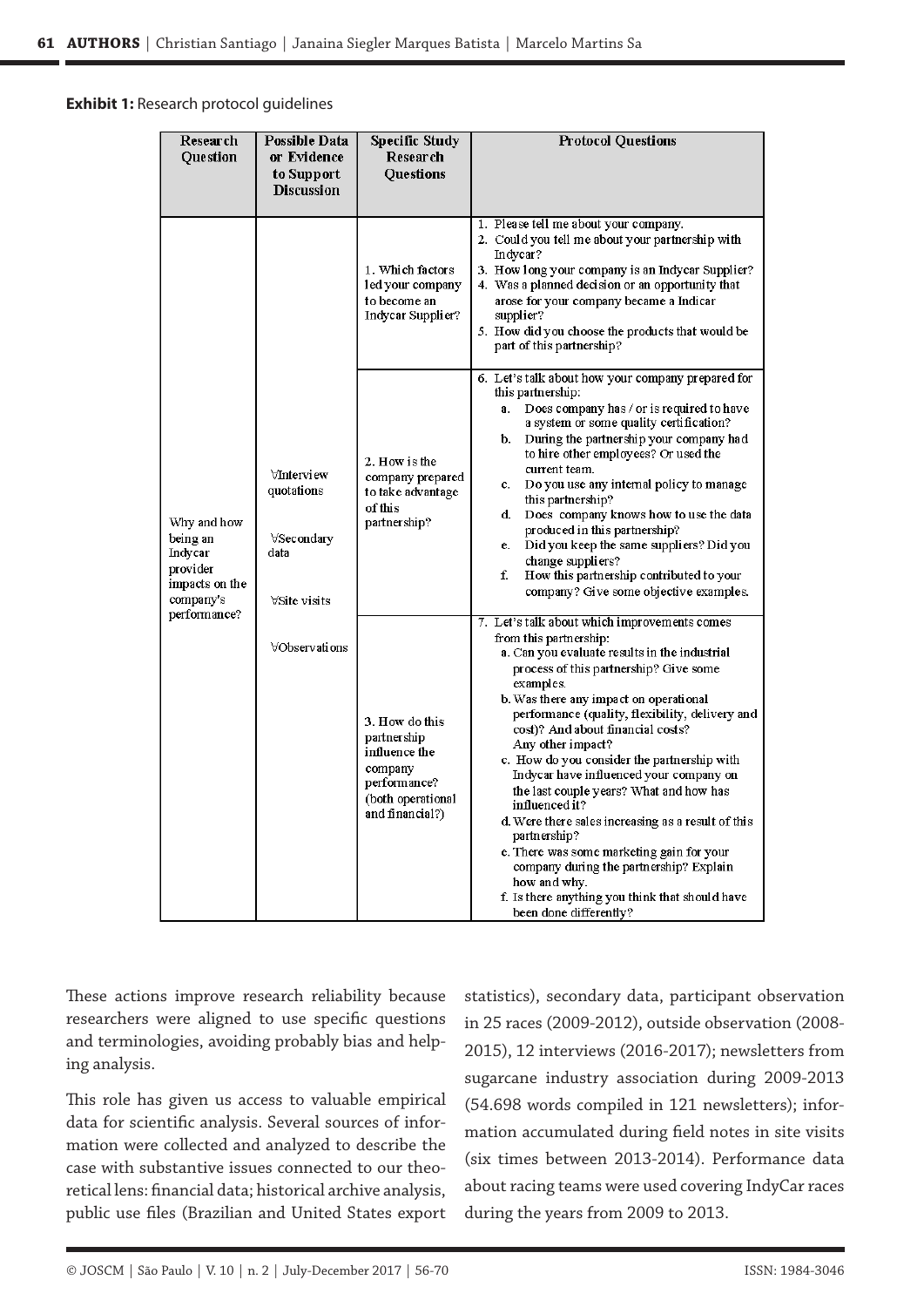## **RESULTS PRESENTATION**

For the biofuel supply chain, the main uses are related to the consumption of anhydrous alcohol, in addition to the hydrated fuel industry for the chemical industry, and neutral, for the food,

cosmetics and pharmaceutical chemical industry (Neves et al., 1998). Neves et al. (1998) present the detailed mapping on the agro-industrial system of sugarcane according to figure 2 considering the three types of configurations for sales and operations planning (S&OP).





Source: Neves et al. (1998)

## **Brazilian Biofuel and IndyCar Supply Chain Case Main Actors**

#### *The Brazilian Sugarcane Industry Association (UNICA)*

The Brazilian Sugarcane Industry Association (UNICA) is the organization in Brazil representing sugar, ethanol and bioelectricity producers. It was created in 1997, following a consolidation process involving regional agencies in the State of São Paulo after government deregulation of the sugar and ethanol sectors. UNICA members answer for more than 50% of all ethanol produced in Brazil and 60% of overall sugar production. As part of its mission, UNICA seeks to play a leading role in "consolidation of the Brazilian sugarcane industry as a modern agroindustry complex equipped to compete sustainably, in Brazil and around the world, as suppliers of ethanol, sugar, and bioelectricity" (UNICA,

2017). UNICA is very politically active with international presence, in Washington and Brussels, to engage in constructive dialogue about the use of fuels from renewable sources.

#### *The Brazilian Trade and Investment Promotion Agency (APEX-BRAZIL)*

APEX-Brazil works to promote Brazilian products and services abroad, and to attract foreign investment to strategic sectors of the Brazilian economy. Apex-Brazil organizes several initiatives aiming to promote Brazilian exports abroad. The Agency´s efforts comprise trade and prospective missions, business rounds, support for the participation of Brazilian companies in major international trade fairs. Also, the agency arranges technical visits of foreign buyers and opinion makers to learn about the productive Brazilian structure, and other select activi-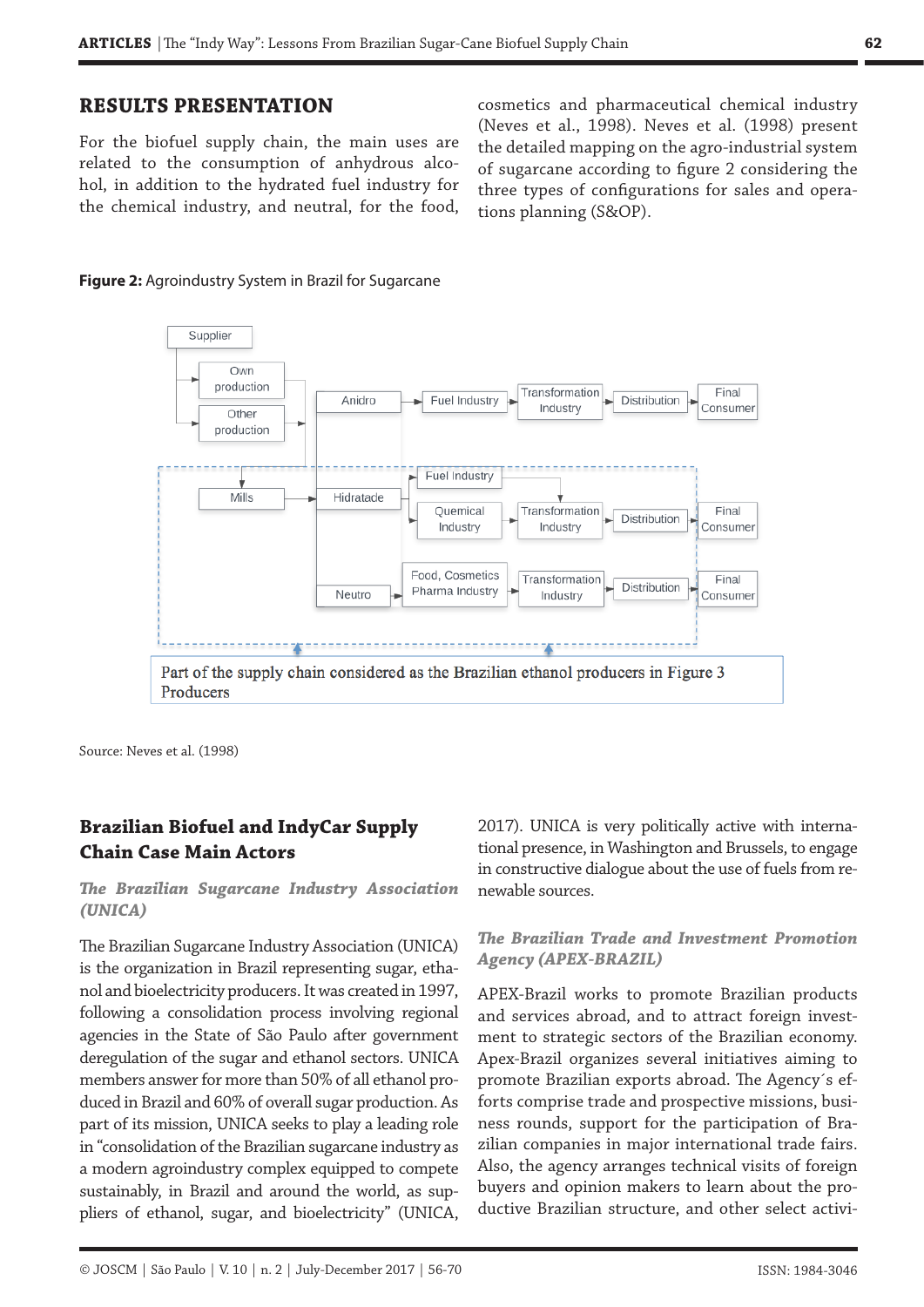ties designed to strengthen the country's branding abroad (Lewandowski, 2012).

#### *IndyCar Racing League (IRL)*

IRL is an American-based auto racing sanctioning body for championship auto racing. The organization sanctions four racing series: the premier IndyCar Series (often abbreviated ICS) with its centerpiece Indianapolis 500, and developmental series Indy Lights, the Pro Mazda Championship and the U.S. F2000 National Championship, which is all a part of The Road to Indy. IndyCar is also known to be inno-

#### **Figure 3:** Investigated Case

vative. In 1964, it introduced the methanol fuel, and in 2006 it started to use a blend of 90% of Ethanol and 10% methanol. By 2007, the league announced that all Indy cars would race the entire season using 100% of ethanol (Clarke, 2007).

#### *Brazilian sugar-cane biofuel providers*

UNICA had to organize more than 110 Ethanol producers in Brazil to become the official biofuel supplier for the IRL. Together this companies represents around 60% of all ethanol and sugar production in Brazil.



Note that in this representation, the sugar mill processors are at the same time connected to UNICA, in Brazil, and to the biofuel distributor, in the United States. Inside the square, represent the unit of analysis, that connects the links: UNICA, APEX-Brazil, and IRL. Without this connection, there would be no agreement, and per consequence, no physical movement of goods would be needed. Once the agreement is established, the biofuel then follows its physical, logistical path to go from the producers up to the be able to fill the IRL race tracks in the U.S.

#### **ANALYSIS**

The categories of analysis from the ACAP originated after the literature review were the acquisition, assimilation, transformation, and exploitation. Analysis started by interviews with the main actors within the Brazilian part of the supply chain. In this process, began codified the transcriptions texts from interviews records and other gathered sources (newsletters, observations, secondary data, etc.).

Were consolidated findings and classified each part of the supply chain according to its evidence towards a better understanding about how firms capture knowledge from relationship focused on the development of new technologies to answer the question how being an Indy Car supplier may impact the company's ability to learn and perform.

#### **Potential Absorptive Capacity (Acquisition) 2007-2008**

In 2007, the IRL decided that cars should run using a blend of more than 90% ethanol instead of methanol, a non-renewable alcohol-based fuel. This fact made the Indy Car Series a potential partner for Brazil's biofuel sugar mill processors to initiate the approach with American distributors, also present the use of sugarcane ethanol for all final consumers.

In this scenario, the Brazilian biofuel processors visualized the potential access to the most disputed market in the world. The primary objective of Brazilian biofuel processors was to establish con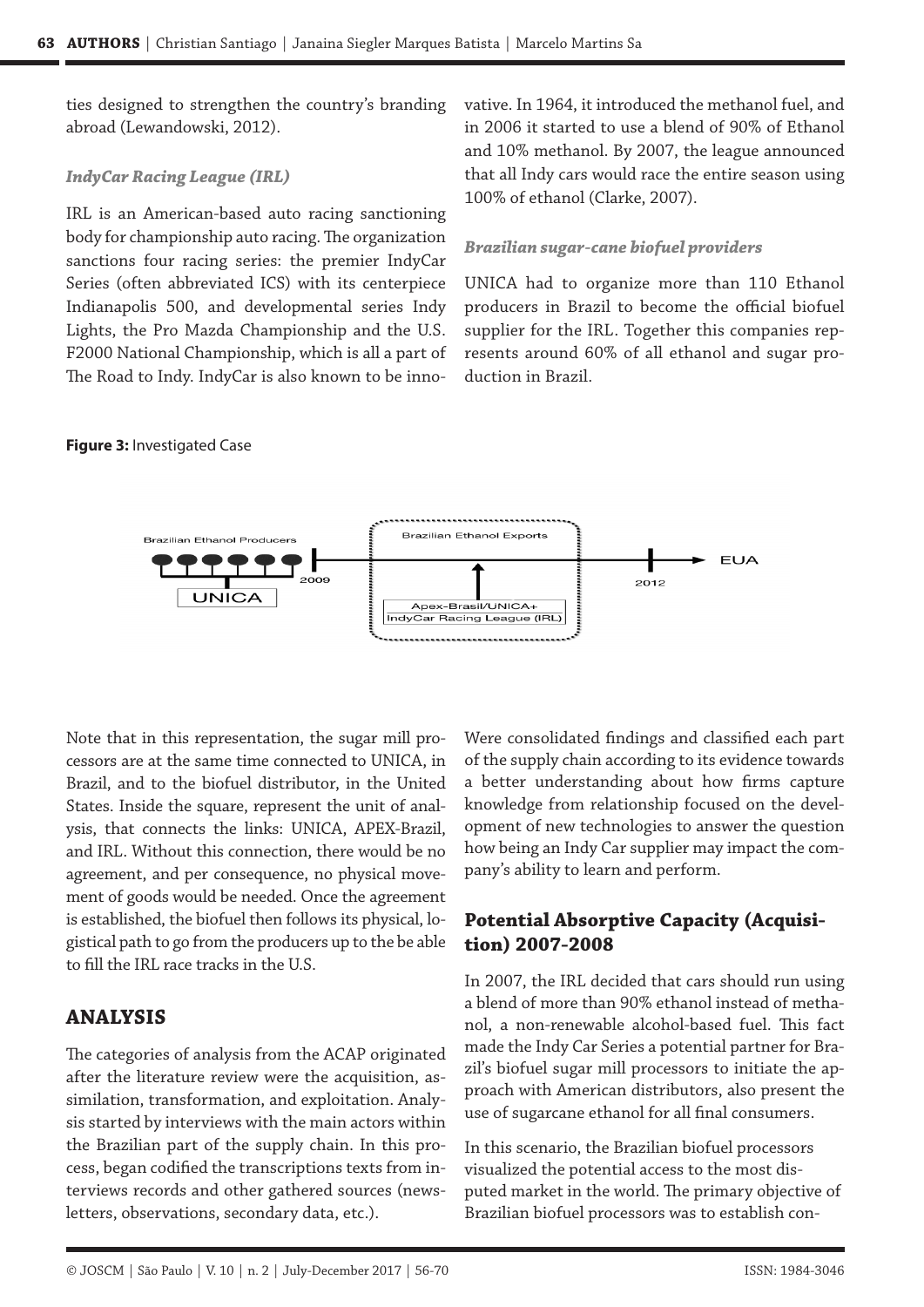nections to 1) understand how to do business in the U.S. and 2) access and increase the biofuel supply chain of this market.

To achieve maximum results, the Brazilian biofuel processors worked in a unified manner, through UNICA, in charge to design the plan to reach the main objectives proposed. The following steps were considered: (1) become a sponsor and supplier of the biofuel used in the IRL; (2) encourage the U.S. Environmental Protection Agency (U.S. EPA) to approve the decision on Brazilian position in advanced fuels; (3) carry out the search and connect the Brazilian sugar mill processors and the main biofuel distributors in U.S. and (4) carry out a national publicity campaign presenting Brazilian biofuel to potential distributors and consumers.

# **Potential Absorptive Capacity (Assimilation) 2009**

In 2008, UNICA signed an agreement with IRL and became the official supplier of ethanol for 2009's, on 16 of that season's 17 races, including the Indy 500. The goal was to demonstrate to U.S. distributors that Brazil could be a potential biofuel supplier. This is the way the Brazilian biofuel processors found to build awareness of the Brazilian production, its sustainability, and energetic power efficiency.

Several different actions were carried on to support this goal. Between 2009 and 2010, UNICA and APEX-Brazil promoted specific events, such as a particular event during the Miami-Florida race, with a gas station to sell the same biofuel that was being used in the IRL. It was a way to get closer to the final customer (Thomaz, 2016). Also, to promote the energetic power efficiency of the Brazilian biofuel, UNICA also used this action to build awareness of the protectionist measures used by the American government.

> During that weekend, we offered a special discount on the pump, to the final customer of US\$ 0.85 dollar per gallon, which was by then equivalent of how much Americans could be paying less per a much cleaner and more efficient fuel if it wasn't per the tariffs. It was was crazy, there were large lines in the gas station, and I almost freaked out when I saw helicopters flying above us, to learn then they were from TV stations broadcasting the event – that was cool! (UNICA, Interviewee 03, 2017).

Similar action was planned to May 2010 in Washington-DC, but this time offering a discount of US\$ 0.54 dollar, equivalent to an additional amendment on the VEETC. This promotion, however, was canceled at the last minute by the Capitol Petroleum Group, which did not prevent a 500% increase in the visitation at UNICA's website that encourages the use of sugarcane biofuel rather than corn biofuel (TOMAZ, 2016). Brazil's biofuel exports to the U.S. increased 15% by the end of this year.

# **Realized Absorptive Capacity (Transformation) 2010-2011**

Since 2010, U.S. EPA considered Brazilian sugar-cane ethanol as an advanced biofuel (Low-carbon fuel standard). A biofuel is advanced when it has its ability to reduce greenhouse gas emissions (GHG) by at least 50% compared to gasoline. Brazilian biofuel produced from sugar-cane meets the Renewable Fuel Standard (RFS) requirement, emitting up to 61% less GHGs in relation to fossil fuel, having a great advantage over corn ethanol produced in the U.S., which reduces GHG emissions by only 38%, which does not meet the requirements of RFS to qualify as advanced biofuel.

Short TV ads spotting IRL drivers proudly talking about the sugar-cane biofuel were transmitted all over the internet and many TV stations. They were released in May 2010, close to the date of the Indy 500 of that year. During this period, a very important link was established in this supply chain. Sunoco became the official distributor. "Sunoco will supply 100 percent fuel-grade ethanol to the IZOD IRL beginning in 2011 in partnership with UNICA", said the chief representative for UNICA in North America Joel Velasco. This is a great opportunity to partner at their retail locations on the IZOD IRL circuit to get the word out to consumers about the many benefits of ethanol fuel" (Konrath, 2010). Sunoco added Brazilian biofuel to 4.700 gas stations, expanding the partnership. Brazil's biofuel exports to the United States increased 112% by the end of 2011.

## **Realized Absorptive Capacity (Exploitation) 2012**

At the end of 2011 the VEETC, an American tax act since the 1970's was extinguished. The Brazil biofuel exports to the U.S. reach very high numbers. In this study were used data from exports total amount as the benchmark of the outcome measure.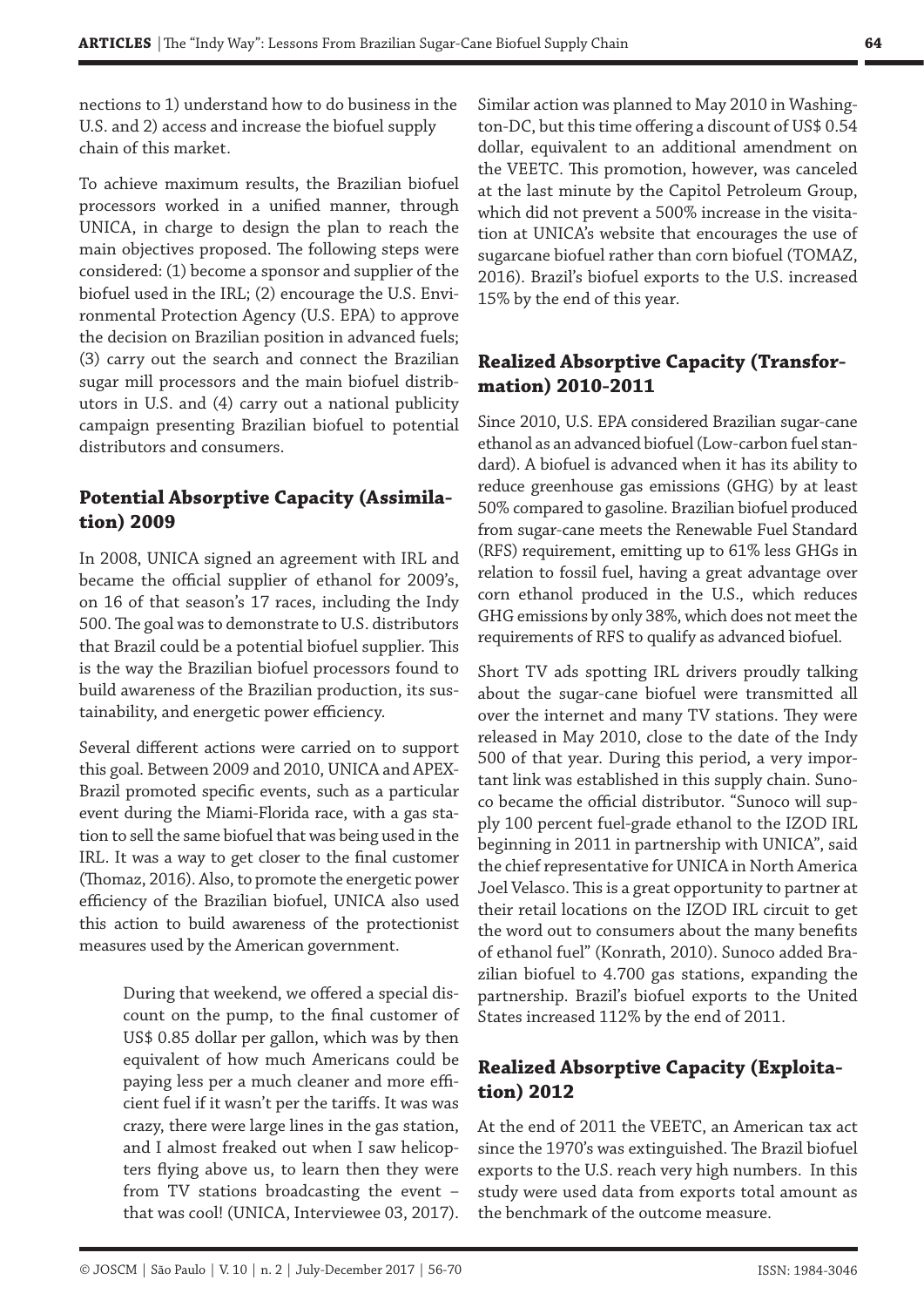Exports before the partnership in 2009 were 270,190 (1,000 liters) and continued to grow in 2012 to the total of 2,048,651 (1,000 liters). This shows a growth of 758.22% in the period studied. Also, in 2011 the Brazilian biofuel sugar-cane producers expanded their relationship and started to provide biofuel to Sunoco to added Brazilian ethanol to 4,700 gas stations.

Brazil's sugar-cane biofuel receives a very low 'carbon intensity' (CI) score by the California Low Carbon Fuel Standards, which gave it a tremendous competitive advantage. Brazilian biofuel exports to the U.S. increased 212% (2011 to 2012) and reached its record. The evolution of the Brazilian sugar-cane biofuel exports from 2009 to 2012 is illustrated in Figure 4.



**Figure 4:** Ethanol – Brazilian Exports to US (in 1.000 liters)

Source: www.unicadata.com.br

The Brazilian sugar-cane biofuel is known and respected by its efficiency and sustainability. But APEX-Brazil interviewees mention that they have learned much more than they have initially anticipated.

> "We learned much more than we thought we would in the beginning. The Indy [Car] partnership helped us to open our mind, and I mean not just APEX-Brazil, but many business people, even CEO from large Brazilian firms have never seen the America market as such exports opportunities as we were able to create through this partnership."

APEX-Brazil mentions that one of the greatest and very unexpected learning was actually to understand how to use large sports events to promote an environment for fruitful B2B network and business opportunities. While being an IRL's customer APEX-Brazil mentioned that learned the "science of good hospitality". IRL would make sure they would have everything they needed to create a good business environment. "We felt so much support, and so comfortable in that environment, that we wanted to recreate this kind of the same feeling to our customers in Brazil", APEX-Brazil mentions that everything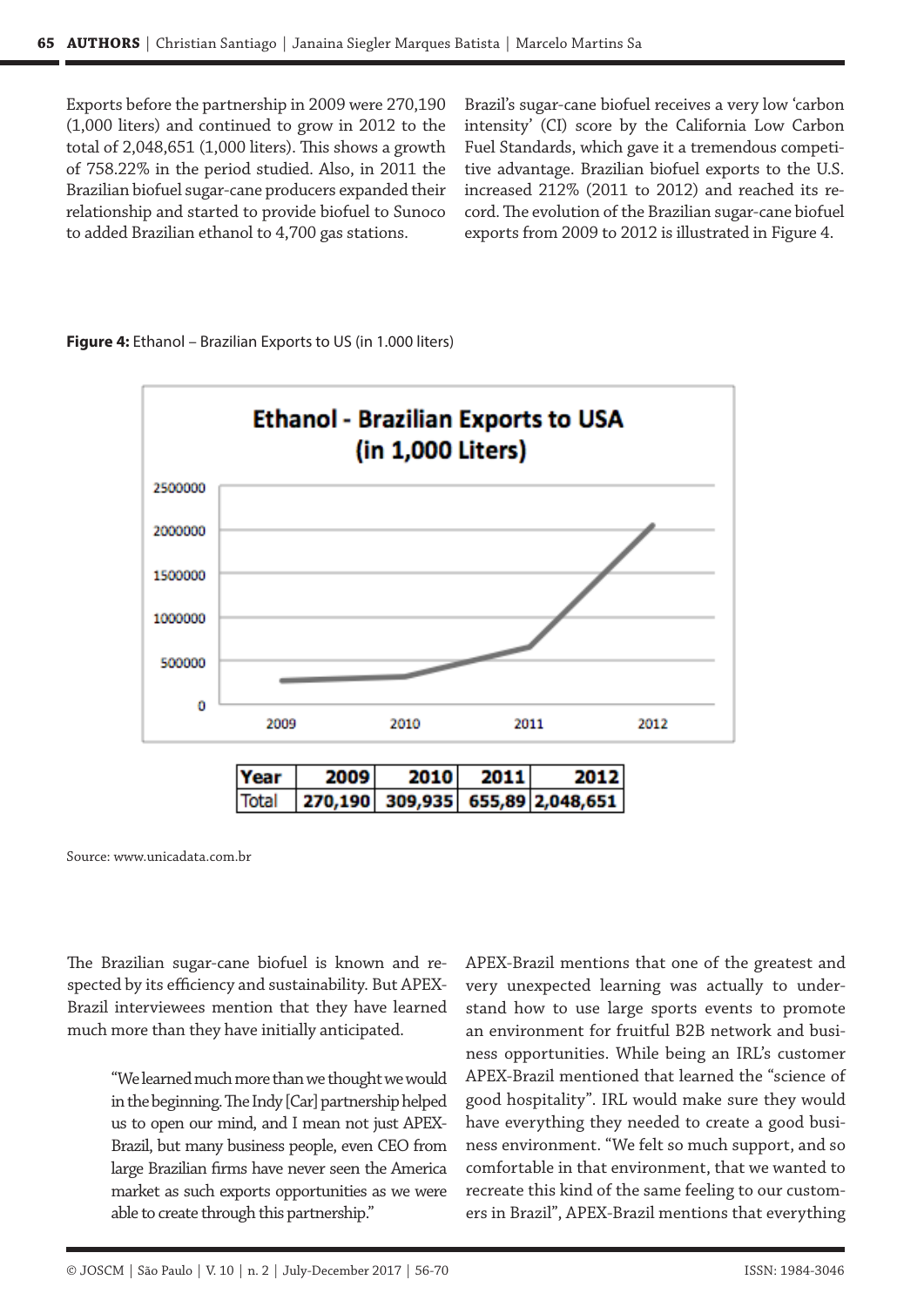B2B related they did during the 2014 World Soccer Cup that happened in Brazil was inspired by what they learned from being an IRL partner.

> Despite the German 7 and Brazil 1, we were very successful during the [2014 World Soccer] Cup. We were able to successfully organize more than 2,000 buyers from all kind of industries, from all over the world. We prepared the events in the same manner as the IndyCar

does with its partners. We have nothing to complain, everything was great, lots of business were generated, and more will keep being generated during the years to come. We feel honored to have had the opportunity to learn a little bit of the Indy way to host events and do business.

Exhibit 2 brings some of the main evidences of ACAP in the investigated case.

|               | <b>Absorptive Capacity types</b>                                                                 |                                                                                                                 |                                                                                                                                                                                                                                                                                                            |                                                                                                                                                                                                                                                |  |  |  |
|---------------|--------------------------------------------------------------------------------------------------|-----------------------------------------------------------------------------------------------------------------|------------------------------------------------------------------------------------------------------------------------------------------------------------------------------------------------------------------------------------------------------------------------------------------------------------|------------------------------------------------------------------------------------------------------------------------------------------------------------------------------------------------------------------------------------------------|--|--|--|
|               | <b>Potential AC</b>                                                                              |                                                                                                                 | <b>Realized AC</b>                                                                                                                                                                                                                                                                                         |                                                                                                                                                                                                                                                |  |  |  |
|               | <b>Acquisition</b>                                                                               | <b>Assimilation</b>                                                                                             | <b>Transformation</b>                                                                                                                                                                                                                                                                                      | <b>Exploitation</b>                                                                                                                                                                                                                            |  |  |  |
|               | 2007-2008                                                                                        | 2009                                                                                                            | 2010-2011                                                                                                                                                                                                                                                                                                  | 2012                                                                                                                                                                                                                                           |  |  |  |
| IndyCar (IRL) | -Indy Car starts to<br>explore running on<br>Ethanol                                             |                                                                                                                 |                                                                                                                                                                                                                                                                                                            | -Last year of the official<br>relationship                                                                                                                                                                                                     |  |  |  |
| <b>UNICA</b>  | -Brazil reaches the<br>agreement to become<br>the sole ethanol supplier<br>for the IndyCar races | -16 out of 17 of the Indy<br>Car races on Brazilian<br>ethanol<br>-Ethanol Exports to the<br>U.S. increases 15% | -U.S. Environmental<br>Protection Agency (U.S.<br>EPA) designated Brazilian<br>Ethanol as an advanced<br>biofuel by the Renewable<br>Fuel Standard (low-<br>carbon)<br>-Sunoco added Brazilian<br>Ethanol to 4.700 gas<br>stations, expanding the<br>partnership<br>-Exports to the U.S.<br>increases 112% | -Brazilian Ethanol<br>receives very low score<br>for carbon intensity (CI)<br>by the California Low<br>Carbon Standards, which<br>gave it an important<br>competitive advantage<br>-Exports to the U.S.<br>increases 212% (record)             |  |  |  |
| Apex-Brasil   |                                                                                                  |                                                                                                                 |                                                                                                                                                                                                                                                                                                            | -Apex launch a program<br>for 2,000 buyers from all<br>different industries to<br>happen during Brazil's<br>World 2014 Soccer Cup<br>based on what they learn<br>from their experience<br>with IndyCar - "How to<br>host as Indy, the Indyway" |  |  |  |

#### **Exhibit 2:** Types of Absorptive Capacity Evidences

## **DISCUSSION AND FINAL CONSIDER-ATIONS**

This research investigated the case of the relationship between UNICA, APEX-Brazil, and the IRL in the U.S. between the years 2009 to 2012. During that time, Brazil became the official biofuel supplier for the IRL and all Indy cars ran 95% of all those races on of Brazilian sugar-cane biofuel.

The initial idea of sponsoring the race was to better understand the American market and how to better do business in this market, help raise awareness of the Brazilian sugar-cane biofuel, its efficiency, and sustainability-related merits, and eventually help increase the biofuel exports to the U.S. A lot of companies want to internationalize their operations, but the reality is that a lot of them do not know exactly what to do. Few of them have the humbleness to ad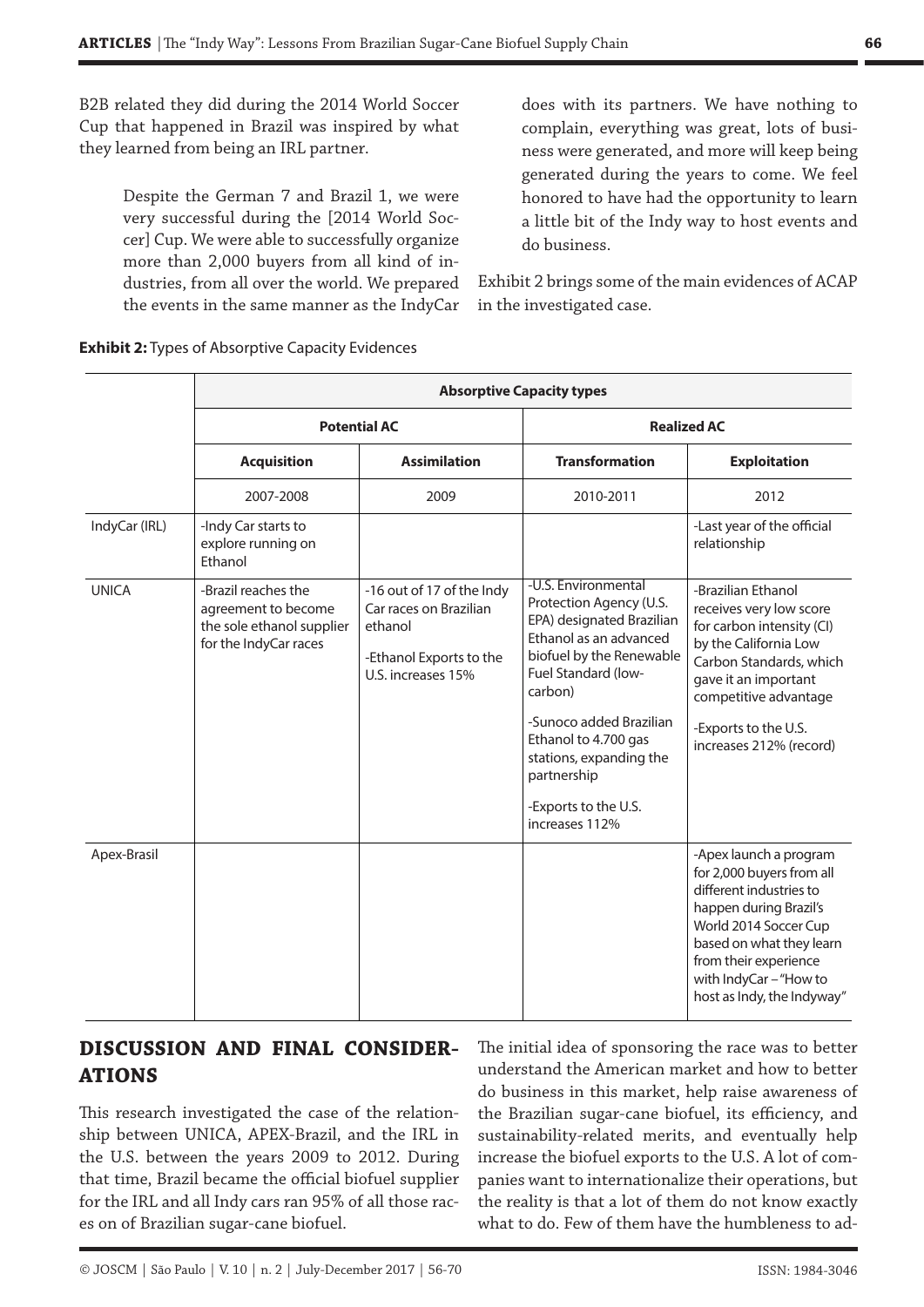mit this, and even fewer are willing to pay their future customers to teach them.

This was the case for APEX-UNICA-IRL relationship to establish biofuel supply chain. Using it, looking at primary data and secondary data, theoretically based on the ACAP concept, this research wanted to understand how being an Indy Car supplier might impact the company's ability to learn and perform.

During the four years of the relationship, the Brazilian sugar-cane biofuel exports to the U.S. increased 758.22%, besides being recognized as an advanced biofuel by EPA and the VEETC, was extinguished in the end of 2011.

The convergence of evidence provides the following discussion: 1 - Participation as a supplier of the IRL generate results of financial gains for its participants. 2 - The relationship reaches a favorable environment for the development of the ACAP, between the participants, involving the firms and all phases of the process, from the acquisition, assimilation, transformation, and exploitation participation in this action, placed the sector in envy with the local buyers (distributors).

The results are shown in the increase in the volume of exports (government state data) and the beginning of new commercial relationships, opening the doors to begin commercial relations. The combination of the resources allowed not just the fulfillment of the proposed goals but also learning of unexpected possibilities that allowed new business. Taking advantage of a current supply structure and established business relationships are part of the ACAP objectives, enabling participants to accelerate the capture of knowledge and apply it for commercial purposes.

In this case study, UNICA and its associates made the most of it and were able to identify these results during the relationship. In general, were found evidence on the phases of ACAP, as well as on its pathdependent process, and finally manifestation in operational, financial, and reputational performance for different players in this supply chain.

Financial performance is evidenced by an increase in the Brazilian biofuel exports by 758.2% during the period of the partnership. It impacted directly sugarcane and biofuel sugar mill processors. Operational performance could be evaluated by the several different processes created by APEX-Brazil who not just opened different and important opportunities for Brazilian industries in the U.S., but also learned the "Indy Way" to do business and continue to increase their relationship with their customers at home.

The learning inspired an entire set of B2B events related during the Brazil 2014 World Soccer Cup from the Indy Way. This impacted and will continue to affect internationalization as an operations strategy of different industries in Brazil who are connected with APEX-Brazil, not just the sugar-cane industry.

And finally, a reputational benefit was also perceived. Due to UNICA efforts, Brazil's sugar-cane biofuel sales and operations planning earns international recognition for efficiency and sustainability. Figure 5 brings some interviews quotes from the data that help to illustrate the evidence of ACAP development in the researched case.



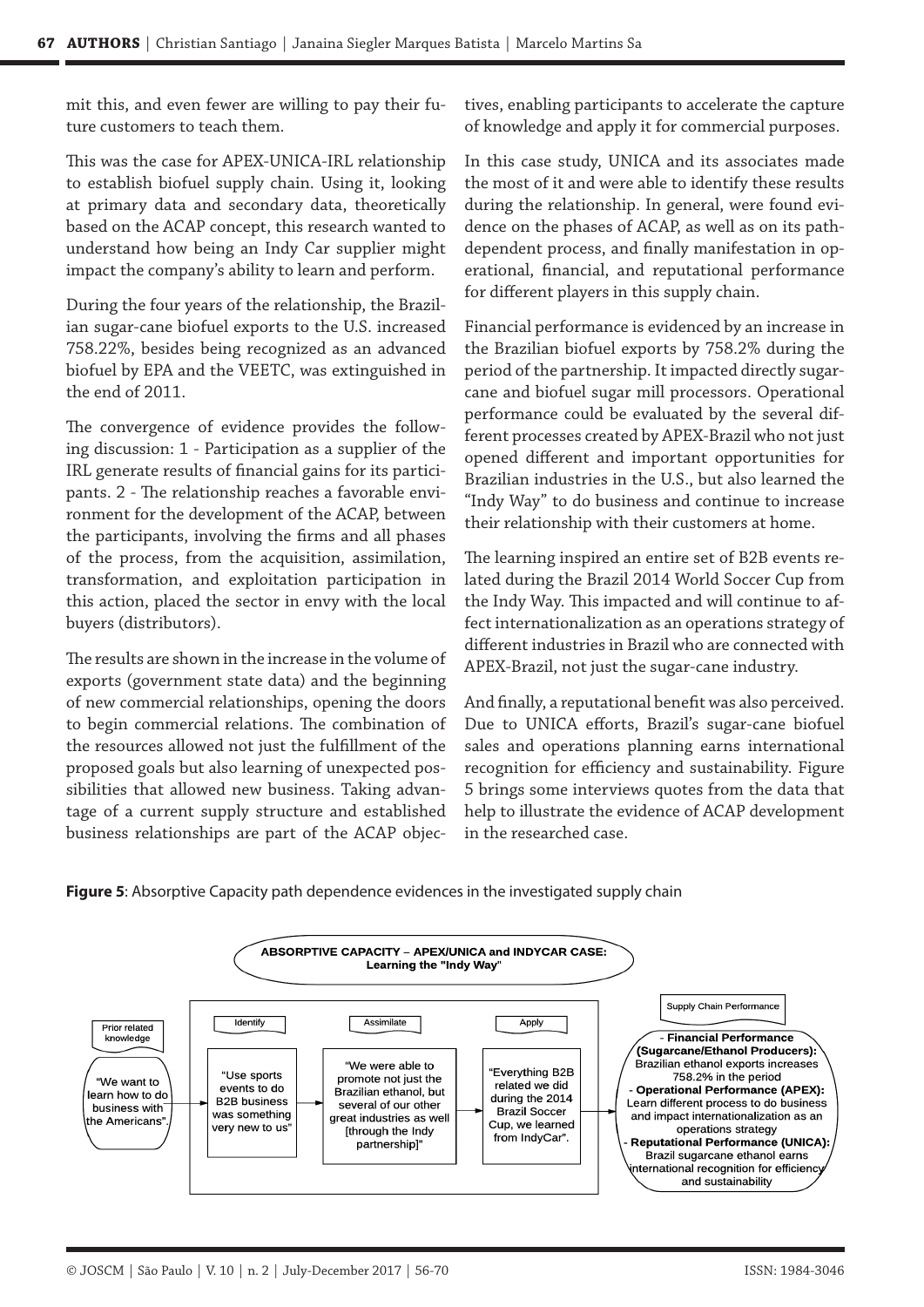As limitations of this study, a sample of interviews looked in the supply chain from a perspective of the impacts to the Brazilian players. This research did not further investigate how this partnership had (if it did) impact in the IRL supply chain members. Regarding methods, the richness of the context created by the exploratory qualitative approach used could be complemented with further quantitative research to measure the impact of this learning in the different members of the supply chains involved.

Furthermore, currently research recognize that it certainly was not just the single fact that of APEX-Brazil and UNICA relationship with IRL that supposedly caused the almost 758.2% increase in the Brazil's exports of sugar-cane biofuel to the U.S. As mentioned by one interviewee from UNICA, the Indy relationship "was a piece of a big puzzle that we, [UNICA], we're trying to assemble".

In parallel to the relationship with IRL, it is necessary to highlight the amount of time, money, and effort dedicated in the political scene as well. UNICA played and plays a relevant role in guaranteeing the seriousness and credibility of the Brazilian sugar-cane biofuel in the U.S. through its engagement in Washington D.C.

UNICA played a significant part in making sure that, at the same time that the benefits of the Brazilian sugar-cane were well known by a significant portion of the American population; they also made sure to highlight the harm that VEETC was doing to U.S. taxpayers (Bridges, 2012; Hanna, 2011).

Overall, present research contributes with empirical and real-world data from ACAP and enlighten how crucial it was for APEX-Brazil and UNICA to learn the "Indy Way" and how they were able to exploit this learning in different performances for different players in their supply chain.

Also, it brings a different perspective to answer what was driving the surge in sugar-cane ethanol imports from Brazil. Previous answer for the phenomena were related to the fact that Brazilian ethanol, classified as an advanced biofuel by the U.S. RFS made it the best economic option to fulfill obligations to reach this goal (Irwin & Good, 2012).

Although these facts make a lot of sense, especially if added to the end of the VEECT tariffs against imported biofuel in the U.S. at the end of 2011, it was expected that the imports of Brazilian biofuel in the U.S. would continue to grow over the following years. Interesting enough, it did not. The Brazilian biofuel imports in the U.S. fell drastically over the next years and is still trying to catch up.





Source: www.unicadata.com.br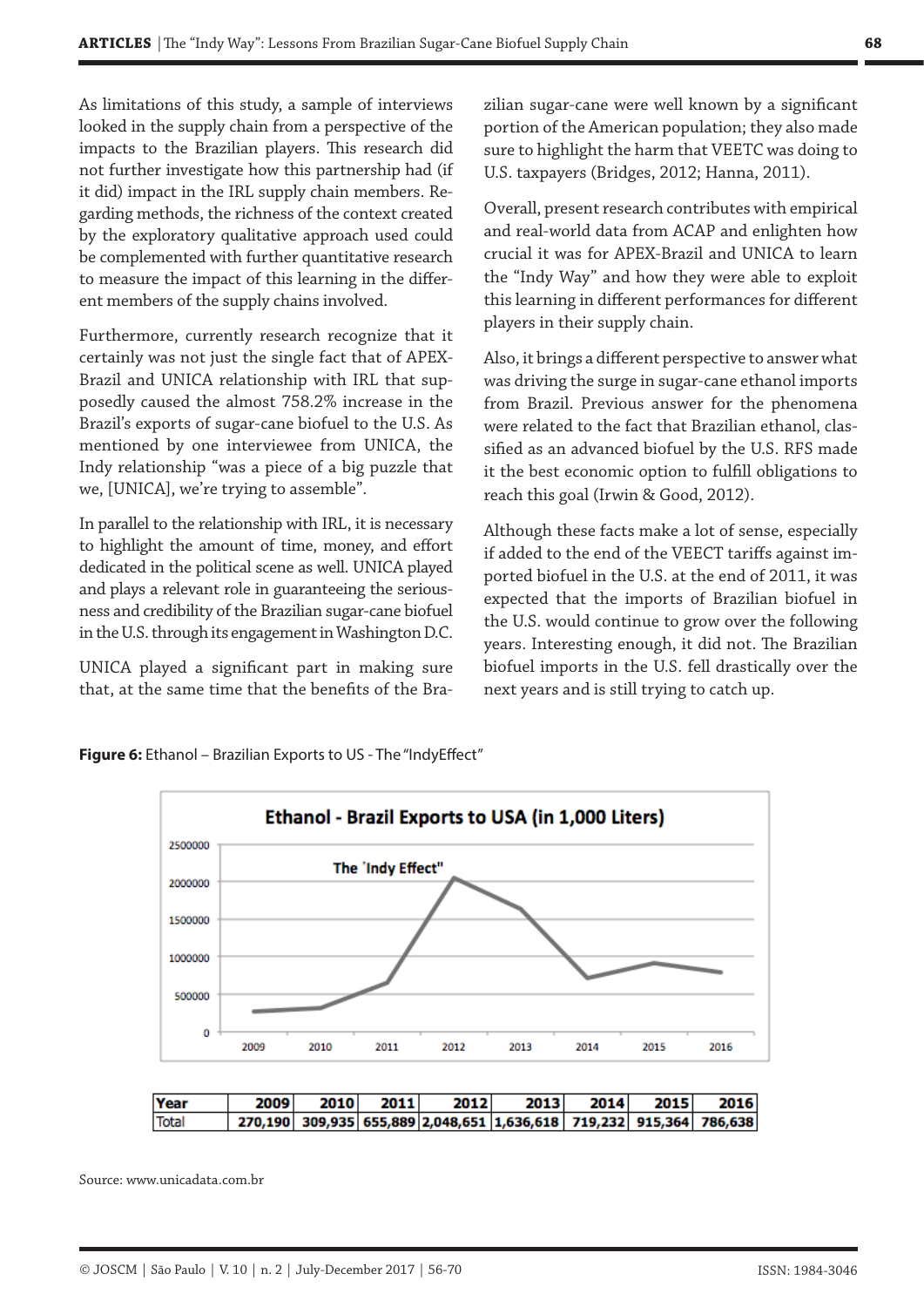Finally, further research is necessary to look into possible causes and effects of this fact. For now, this research calls attention for the significant period of growing exports of Brazilian sugar-cane ethanol to the U.S., which coincides precisely with the APEX-Brazil/UNICA relationship with IRL, as the "IndyCar Effect" was perceived, and invite further research upon it.

#### **REFERENCES**

- Adler, J. H. (1965). *Absorptive capacity: The concept and its determinants*. Washington, USA: Brookings Institution.
- Alavi, M., & Leidner, D. E. (2001). Knowledge management and knowledge management systems: Conceptual foundations and research issues. *MIS Quarterly*, *25*(1), 107-136.
- Azadegan, A. (2011). Benefiting from supplier operational innovativeness: The influence of supplier evaluations and absorptive capacity. *Journal of Supply Chain Management*, *47*(2), 49-64.
- Bittencourt, G. M., Fontes, R. M. O., & Campos, A. C. (2012). Determinantes das exportações brasileiras de etanol. *Revista de Política Agrícola*, (4), 4-19.
- Bridges. (2012). Brazil Scraps ethanol tariff as US considers extending its own. Retrieved from https://www.ictsd.org/ bridges-news/bridges/news/brazil-scraps-ethanol-tariffas-us-considers-extending-its-own
- Chiarvesio, M., & Di Maria, E. (2009). Internationalization of supply networks inside and outside clusters. *International Journal of Operations & Production Management*, *29*(11), 1186-1207.
- Clarke, L. (2007). IndyCar makes switch to ethanol. Retrieved from http://www.washingtonpost.com/wp-dyn/content/ article/2007/03/20/AR2007032001595\_pf.html
- Cohen, W. M., & Levinthal, D. A. (1989). Innovation and learning: The Two faces of R & D. *The Economic Journal*, *99*(397), 569-596.
- Cohen, W. M., & Levinthal, D. A. (1990). Absorptive capacity: A new perspective on learning and innovation. *Administrative Science Quarterly*, *35*(1), 128-152.
- Dobrzykowski, D. D., Leuschner, R., Hong, P. C., & Roh, J. J. (2015). Examining absorptive capacity in supply chains: Linking responsive strategy and firm performance. *Journal of Supply Chain Management*, *51*(4), 3-28.
- Dyer, J. H., & Singh, H. (1998). The relational view: Cooperative strategy and sources of interorganizational competitive advantage. *Academy of Management Review*, *23*(4), 660-679.
- Eisenhardt, K. M. (1989). Building Theories from case study research. *Academy of Management Review*, *14*(4), 532–550.
- Eisenhardt, K. M., & Graebner, M. E. (2007). Theory building from cases: Opportunities and challenges. *Academy of Management Journal, 50*(1), 25-32.
- Fichman, R. G., & Kemerer, C. F. (1997). The assimilation of software process innovations: An organizational learning perspective. *Management Science*, *43*(10), 1345-1363.
- Gereffi, G., Humphrey, J., & Sturgeon, T. (2005). The governance of global value chains. *Review of International Political Economy*, *12*(1), 78-104.
- Gereffi, G., & Lee, J. (2012). Why the world suddenly cares about global supply chains. *Journal of Supply Chain Management*, *48*(3), 24-32.
- Guillouzo, R., & Ruffio, P. (2005). Internationalisation of European dairy co-operatives. *International Journal of Co-Operative Management*, *2*(2), 25-32.
- Hanna, A. (2011). Big oil, big corn: An in-depth look at the volumetric ethanol excise tax credit. Retrieved from http:// www.taxpayer.net/library/article/big-oil-big-corn-an-indepth-look-at-the-volumetric-ethanol-excise-tax-cred
- Helfat, C. E., & Peteraf, M. A. (2003). The dynamic resourcebased view: Capabilities lifecycles. *Strategic Management Journal*, *24*(10), 997-1010.
- Humphrey, J., & Schmitz, H. (2001). Governance in global value chains. *IDS Bulletin*, *32*(3), 19-29.
- Irwin, S., & Good, D. (2012). What's driving the surge in ethanol imports? *Farm Doc Daily*, 1-3. Retrieved from http:// farmdocdaily.illinois.edu/2012/12/whats-driving-thesurge-in-ethanol.html
- Lane, P. J., Koka, B., & Pathak, S. (2002). A thematic analysis and critical assessment of absorptive capacity research. In *Academy of Management Annual Meeting Proceedings* (pp. M1–M6).
- Lane, P. J., & Lubatkin, M. (1998). Relative absorptive capacity and interorganizational learning. *Strategic Management Journal*, *19*(5), 461–477.
- Lewandowski, D. (2012). Indycar, Apex-Brasil extend partnership. Retrieved from http://www.indycar.com/ News/2012/05-May/5-27-IndyCar-announces-extensionwith-ApexBrasil
- Meinlschmidt, J., Foerstl, K., & Kirchoff, J. F. (2016). The role of absorptive and desorptive capacity (ACDC) in sustainable supply management: A longitudinal analysis. *International Journal of Physical Distribution & Logistics Management*, *46*(2), 177-211.
- Miles, M. B., Huberman, A. M., & Saldaña, J. (2014). *Qualitative data analysis. A Methods Sourcebook* (Vol. 28). Thousands Oaks, USA: Sage publications.
- Neves, M. F., Waack, R. S., & Marino, M. K. (1998). Sistema agroindustrial da cana-de-açúcar: caracterização das transações entre empresas de insumos, produtores de cana e usinas. In *Agronegócios brasileiros: Desafios e perspectivas. Sociedade Brasileira de Economia e Sociologia Rural*. Brasília.
- Oliveira, J. de S., Vasconcelos Neto, A. G., & Malachias, C. dos S. (2014). Novas Perspectivas da Capacidade Absortiva na Gestão da Cadeia de Suprimentos. In *XXXVIII Encontro da ANPAD* (pp. 1-16). Rio de Janeiro.